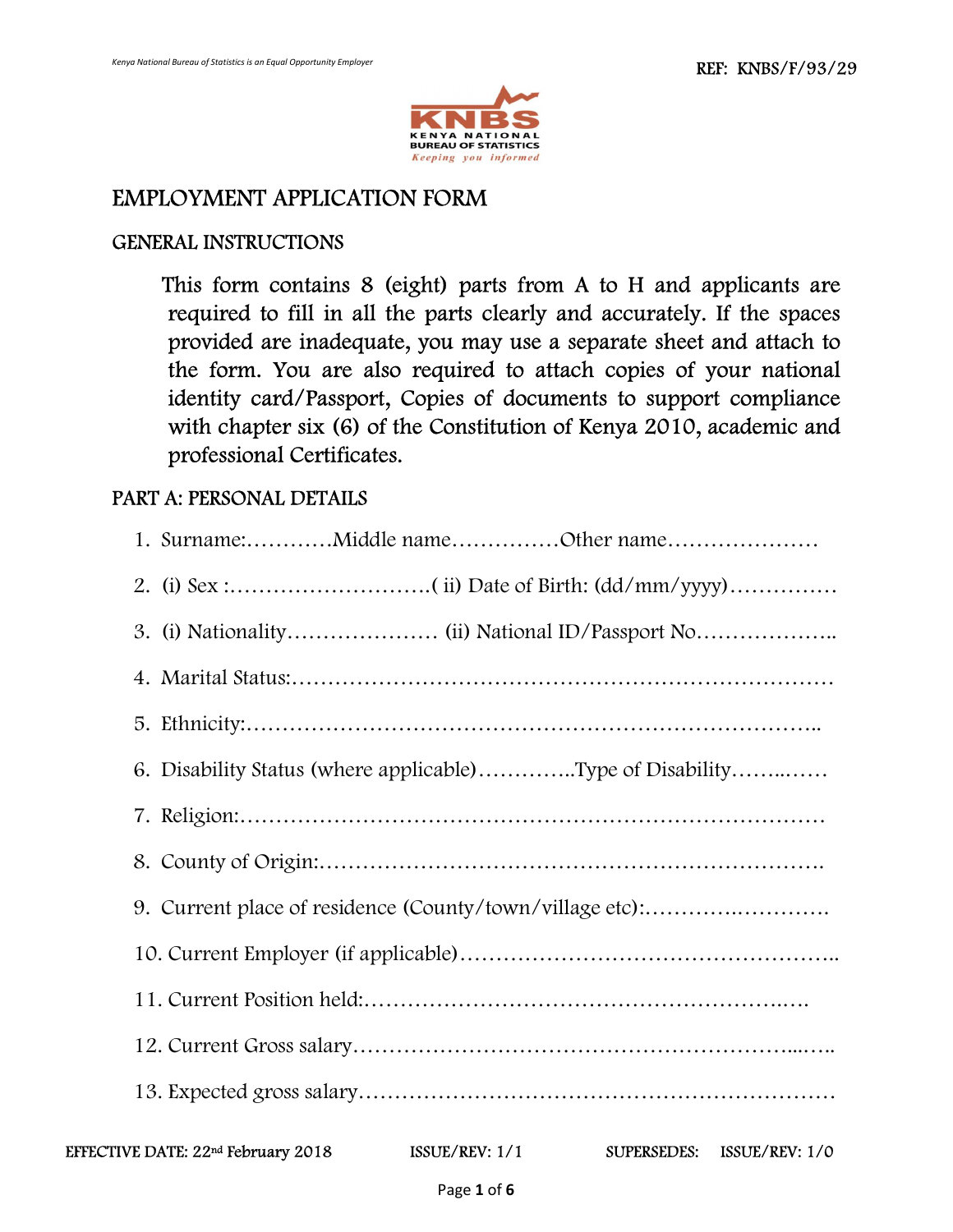

# PART B: CONTACT DETAILS

## PART C: DETAILS ON VACANT POST

#### PART D: ACADEMIC AND PROFESSIONAL QUALIFICATIONS

State Schools / Colleges/Universities/Institutions attended and indicate any professional/Educational/Technical qualifications obtained (Start with the most recent qualification).

| 1. ACADEMIC QUALIFICATIONS  |        |        |                           |                                 |
|-----------------------------|--------|--------|---------------------------|---------------------------------|
| Name of the Institution     | From   | To     | Qualifications Obtained   | Grade e.g.                      |
| (University/College/School) | (Year) | (Year) | (level, and Field) e.g.   | 1 <sup>st</sup> Class<br>$\Box$ |
|                             |        |        | $\Box$ BSc.~Statistics    | Credit<br>П                     |
|                             |        |        | $\Box$ BSc. Math, IT etc. | A plain<br>$\Box$               |
|                             |        |        |                           | etc.                            |
|                             |        |        |                           |                                 |
|                             |        |        |                           |                                 |
|                             |        |        |                           |                                 |
|                             |        |        |                           |                                 |
|                             |        |        |                           |                                 |
|                             |        |        |                           |                                 |
|                             |        |        |                           |                                 |
|                             |        |        |                           |                                 |
|                             |        |        |                           |                                 |
|                             |        |        |                           |                                 |
|                             |        |        |                           |                                 |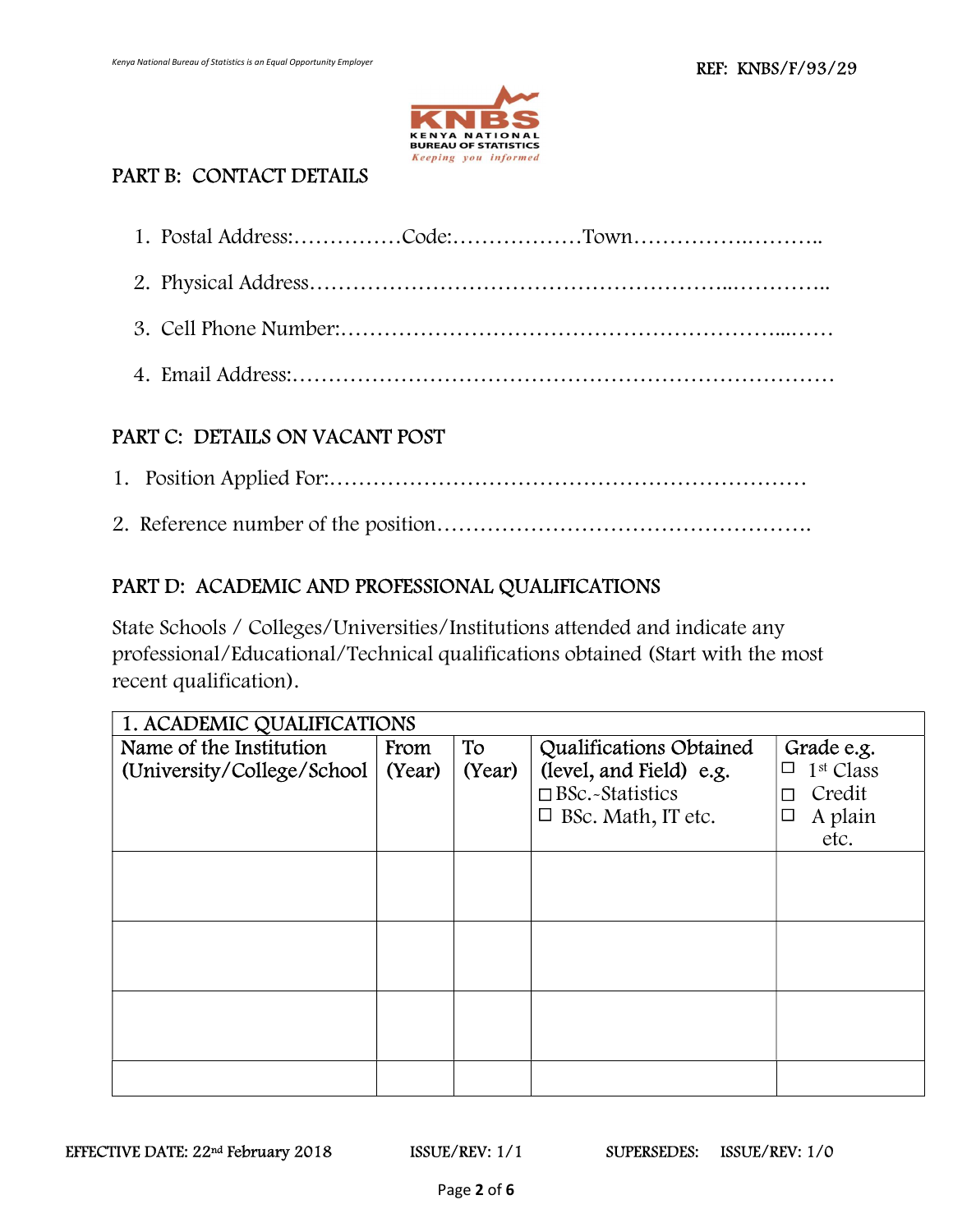$\lceil$ 

ן



 $\overline{\phantom{a}}$ 

| 2. PROFESSIONAL/TECHNICAL QUALIFICATIONS |        |        |                        |                     |  |
|------------------------------------------|--------|--------|------------------------|---------------------|--|
| Name of the Institution                  | From   | To     | Qualifications         | Grade e.g.          |  |
| (University/College)                     | (Year) | (Year) | Obtained (Level, and   |                     |  |
|                                          |        |        | Field) e.g.            | $\Box$ Distinction  |  |
|                                          |        |        | □ CPA Part II~ Section |                     |  |
|                                          |        |        | $\mathfrak{B}$         | $\Box$ Credit       |  |
|                                          |        |        | Higher Diploma in      |                     |  |
|                                          |        |        | Human Resource         | Pass etc.<br>$\Box$ |  |
|                                          |        |        | Management             |                     |  |
|                                          |        |        | Certificate in         |                     |  |
|                                          |        |        | Computer Packages      |                     |  |
|                                          |        |        | etc.                   |                     |  |
|                                          |        |        |                        |                     |  |
|                                          |        |        |                        |                     |  |
|                                          |        |        |                        |                     |  |
|                                          |        |        |                        |                     |  |
|                                          |        |        |                        |                     |  |
|                                          |        |        |                        |                     |  |
|                                          |        |        |                        |                     |  |
|                                          |        |        |                        |                     |  |

|                                      | 3. OTHER MERITS e.g. Language skills, ICT Skills, Communication skills, |                          |  |  |  |
|--------------------------------------|-------------------------------------------------------------------------|--------------------------|--|--|--|
|                                      | Resource Mobilization skills, Leadership/Management skills etc.         |                          |  |  |  |
|                                      | Level of expertise                                                      | Briefly describe how and |  |  |  |
|                                      | (Excellent, Good, Average,                                              | when you have applied    |  |  |  |
| Merits                               | Beginner)                                                               | the skill/merits.        |  |  |  |
|                                      |                                                                         |                          |  |  |  |
|                                      |                                                                         |                          |  |  |  |
|                                      |                                                                         |                          |  |  |  |
|                                      |                                                                         |                          |  |  |  |
| 4. MEMBERSHIP TO PROFESSIONAL BODIES |                                                                         |                          |  |  |  |
| Name of Professional Body            | Membership type                                                         | Membership Number        |  |  |  |
|                                      |                                                                         |                          |  |  |  |
|                                      |                                                                         |                          |  |  |  |
|                                      |                                                                         |                          |  |  |  |
|                                      |                                                                         |                          |  |  |  |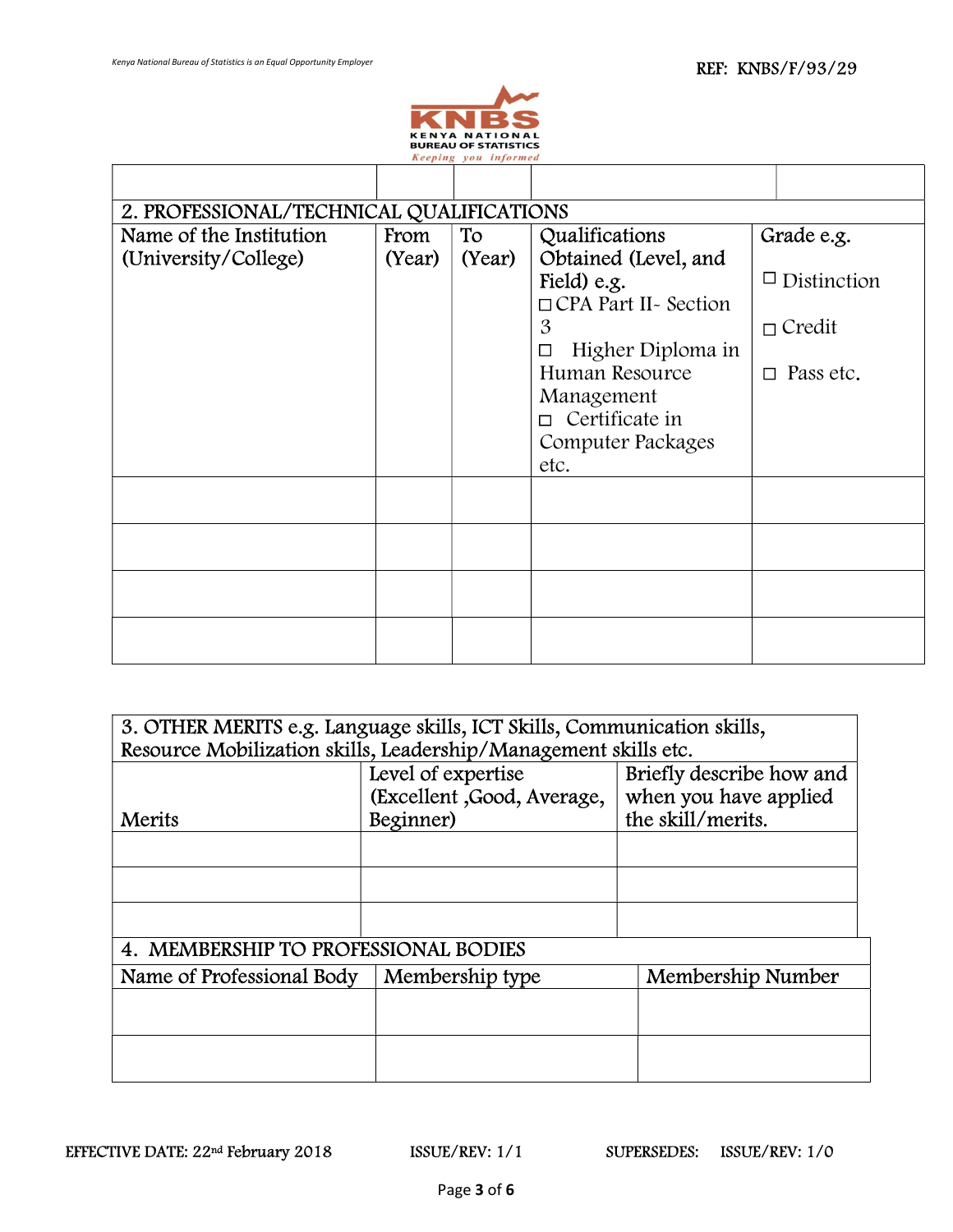$\overline{a}$ 



## 5. OTHER ACHIEVEMENTS/ANY RELEVANT INFORMATION (Briefly narrate in the space provided)

#### PART E: EMPLOYMENT HISTORY

Give particulars of your employment history. (Start with the current position)

| S/NO           | Name and Contact<br>details of Employer | <b>Position held</b> | Brief description of<br>duties performed | From<br>(Period) | To<br>(Period) |
|----------------|-----------------------------------------|----------------------|------------------------------------------|------------------|----------------|
| $\mathbf{1}$   |                                         |                      |                                          |                  |                |
| $\overline{2}$ |                                         |                      |                                          |                  |                |
| $\mathfrak{B}$ |                                         |                      |                                          |                  |                |
| $\overline{4}$ |                                         |                      |                                          |                  |                |
| $\overline{5}$ |                                         |                      |                                          |                  |                |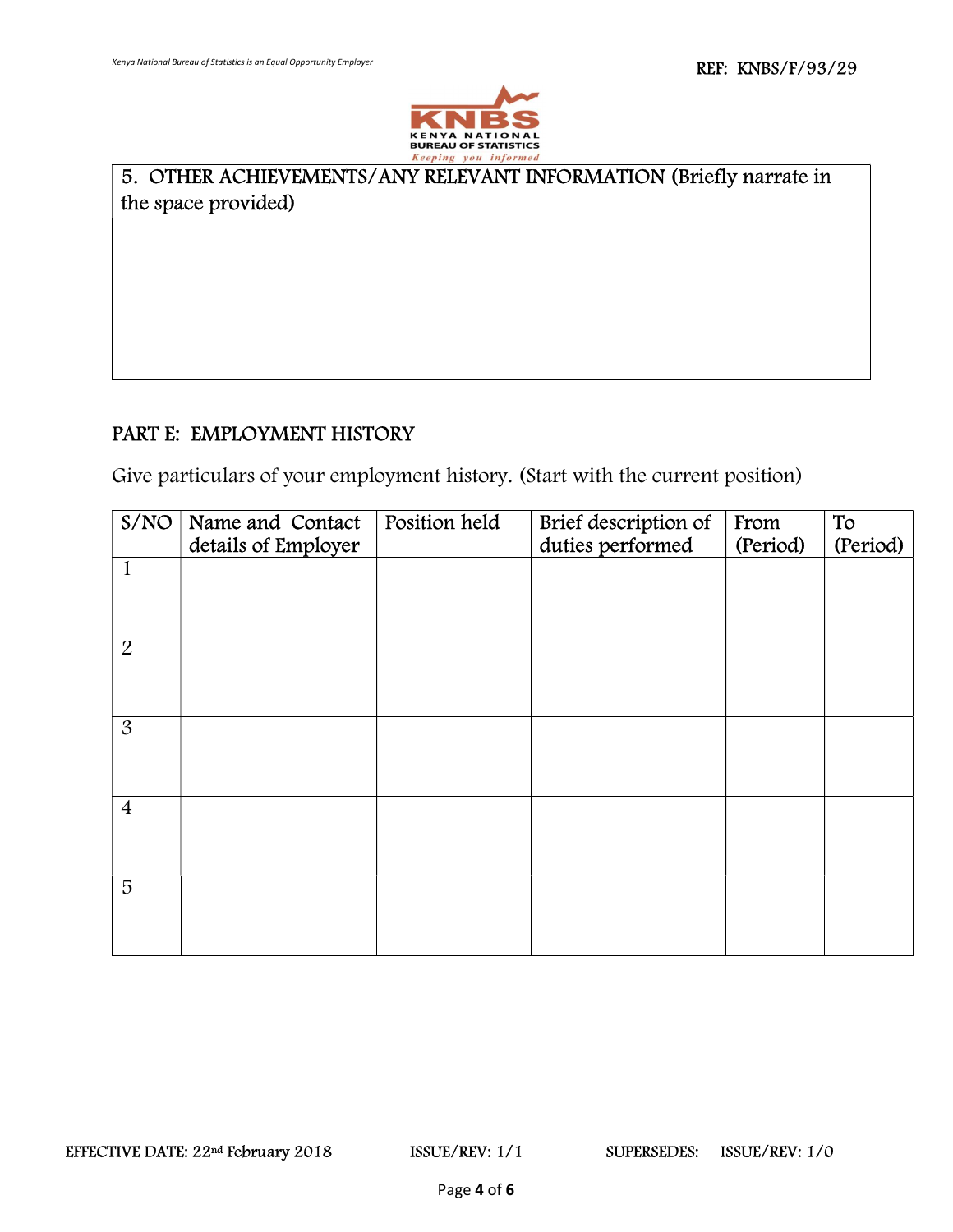

# PART F. COVER PAGE

(Maximum  $\frac{1}{2}$  a page) (In your own handwriting, apply for the position of your choice in the space provided)

#### PART G: REFERENCES

| S/NO           | Name | Position | Phone number/ $\vert$ Relationship<br>Email<br>Address/postal<br>address | to you |
|----------------|------|----------|--------------------------------------------------------------------------|--------|
| $\mathbf{1}$   |      |          |                                                                          |        |
| $\overline{2}$ |      |          |                                                                          |        |
| 3              |      |          |                                                                          |        |